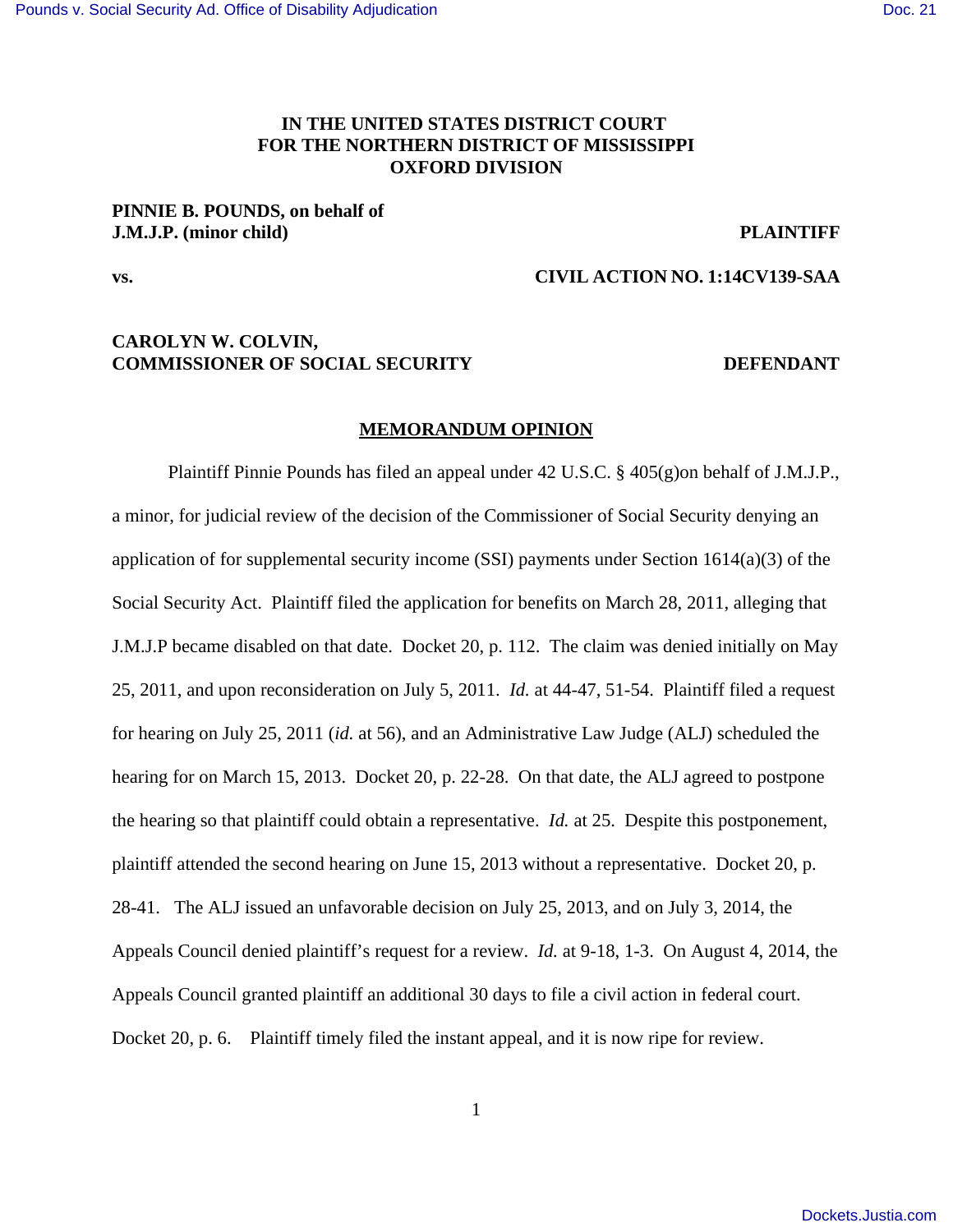Because both parties have consented to have a magistrate judge conduct all the proceedings in this case as provided in 28 U.S.C. § 636(c), the undersigned has the authority to issue this opinion and the accompanying final judgment.

#### **I. FACTS**

J.M.J.P. was born on January 4, 2011 and was two years old at the time of the hearing. Docket 20, p. 33, 112. Plaintiff contends that he became disabled before the application for benefits as a result of "one leg longer than other, hole in heart, shaking spells like seizures." Docket 20, p. 115.

The ALJ determined that while J.M.J.P. suffered from medically determinable impairments of bronchitis and leg length discrepancy, he did not have any severe impairment or combination of impairments that is severe. Docket 20, p. 15. Therefore, the ALJ determined that J.M.J.P. is not disabled. *Id.* at 17. Plaintiff, in her one page brief, claims that the ALJ erred because she did not allow her sufficient time to establish that J.M.J.P. was disabled. Docket 16.

#### **II. STANDARD OF REVIEW**

The ALJ made his determination under the rules adopted by the Social Security Administration in accordance with the changes to children's disability benefits in the Personal Responsibility and Work Opportunity Reconciliation Act.<sup>1</sup> To be considered disabled under the Act a child must have a "physical or mental impairment, which results in marked and severe functional limitations, and which can be expected to result in death or which has lasted or can be expected to last for a continuous period of not less than 12 months."<sup>2</sup>

 ${}^{1}$ See 42 U.S.C. § 1382c.

<sup>&</sup>lt;sup>2</sup>42 U.S.C. § 1382c(a)(3)(C)(I).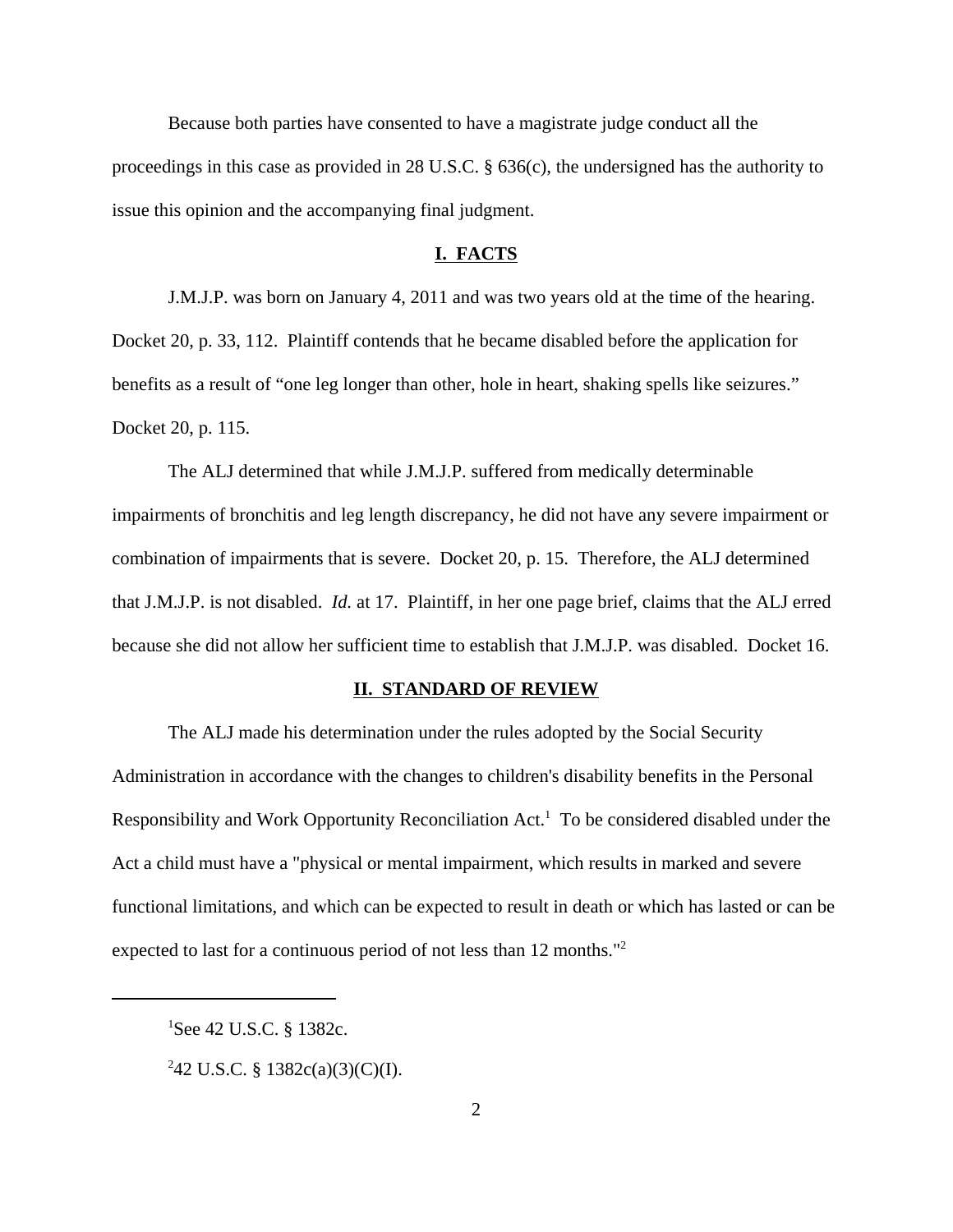In assessing a child's alleged disability, the Commissioner, through an ALJ, must work through a three-step sequential evaluation process used specifically to determine whether a child meets the disability criteria.<sup>3</sup> The burden rests upon the plaintiff to prove disability at all stages of the proceedings. First, the ALJ determines whether the child is working.<sup>4</sup> Second, the ALJ decides whether the child has a medically determinable "severe" impairment or combination of impairments.<sup>5</sup> Finally, at step three, for a finding of disabled, the ALJ must conclude the child's impairment or combination of impairments meets, medically equals or functionally equals the severity of an impairment listed at 20 C.F.R. Part 404, Subpart P, App. 1, §§ 1.00-114.02. 20 C.F.R. §§ 416.924(d) & 416.925 (2006). If plaintiff's impairment is severe but does not meet or equal in severity of a Listing, the ALJ must then undertake a Functional Equivalence Analysis ("FEA") to determine whether the impairment is "functionally equal in severity to a listed impairment."<sup>6</sup>

The court considers on appeal whether the Commissioner's final decision is supported by substantial evidence and whether the Commissioner used the correct legal standard. *Crowley v. Apfel,* 197 F.3d 194, 196 (5<sup>th</sup> Cir. 1999), citing *Austin v. Shalala*, 994 F.2d 1170 (5<sup>th</sup> Cir. 1993); *Villa v. Sullivan,* 895 F.2d 1019, 1021 ( $5<sup>th</sup>$  Cir. 1990). The court has the responsibility to scrutinize the entire record to determine whether the ALJ's decision was supported by substantial evidence and whether the proper legal standards were applied in reviewing the claim.

 $520$  C.F.R. § 416.924(c).

6 20 C.F.R. § 416.926a(a).

<sup>3</sup>See 20 C.F.R. § 416.924 (2004).

<sup>4</sup> 20 C.F.R. § 416.924(b) (2006).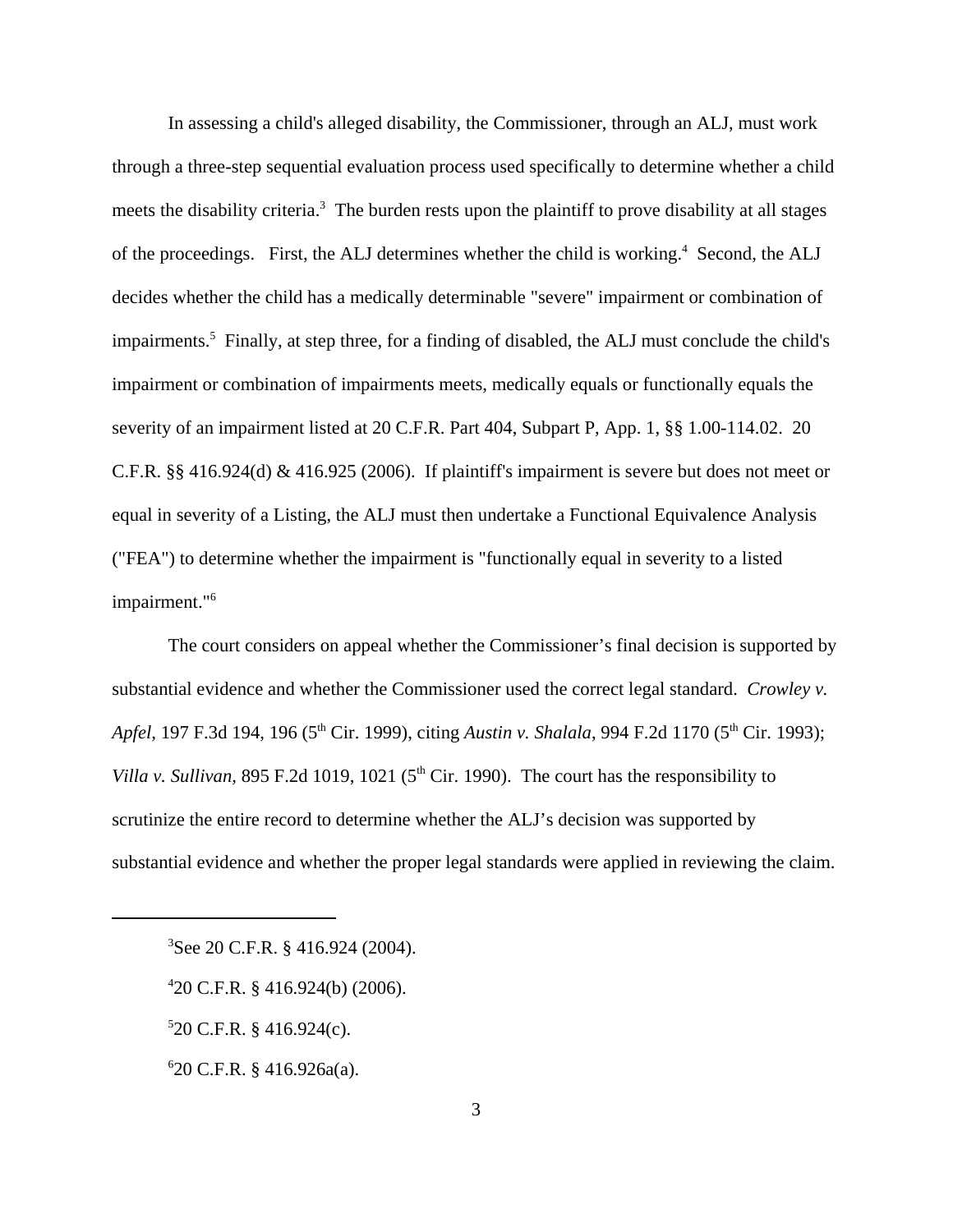*Ransom v. Heckler*, 715 F.2d 989, 992 (5<sup>th</sup> Cir. 1983). The court has limited power of review and may not reweigh the evidence or substitute its judgment for that of the Commissioner, $7$  even if it finds that the evidence leans against the Commissioner's decision.<sup>8</sup>

In the Fifth Circuit substantial evidence is defined as "more than a scintilla, less than a preponderance, and is such relevant evidence as a reasonable mind might accept as adequate to support a conclusion." *Crowley v. Apfel*, 197 F.3d 194, 197 (5<sup>th</sup> Cir. 1999) (citation omitted). Conflicts in the evidence are for the Commissioner to decide, and if there is substantial evidence to support the decision, it must be affirmed even if there is evidence on the other side. *Selders v. Sullivan*, 914 F.2d 614, 617 ( $5<sup>th</sup>$  Cir. 1990). The court's inquiry is whether the record, as a whole, provides sufficient evidence that would allow a reasonable mind to accept the conclusions of the ALJ. *Richardson v. Perales*, 402 U.S. 389, 401 (1971). "If supported by substantial evidence, the decision of the [Commissioner] is conclusive and must be affirmed." *Paul v. Shalala,* 29 F.3d 208, 210 (5th Cir. 1994), citing *Richardson v. Perales,* 402 U.S. 389, 390, 28 L.Ed.2d 842 (1971).

#### **III. DISCUSSION**

Plaintiff's only assignment of error is that the ALJ did not allow her sufficient time to establish that her son was disabled. Docket 16. In response, the Commissioner notes that the ALJ and Appeals Council afforded plaintiff every extension that she requested. Plaintiff's first request for an extension was during the administrative hearing held on March 15, 2013, two

<sup>&</sup>lt;sup>7</sup>Hollis v. Bowen, 837 F.2d 1378, 1383 (5<sup>th</sup> Cir. 1988).

<sup>8</sup>*Bowling v. Shalala*, 36 F.3d 431, 434 (5th Cir. 1994); *Harrell v. Bowen*, 862 F.2d 471, 475 (5<sup>th</sup> Cir. 1988).